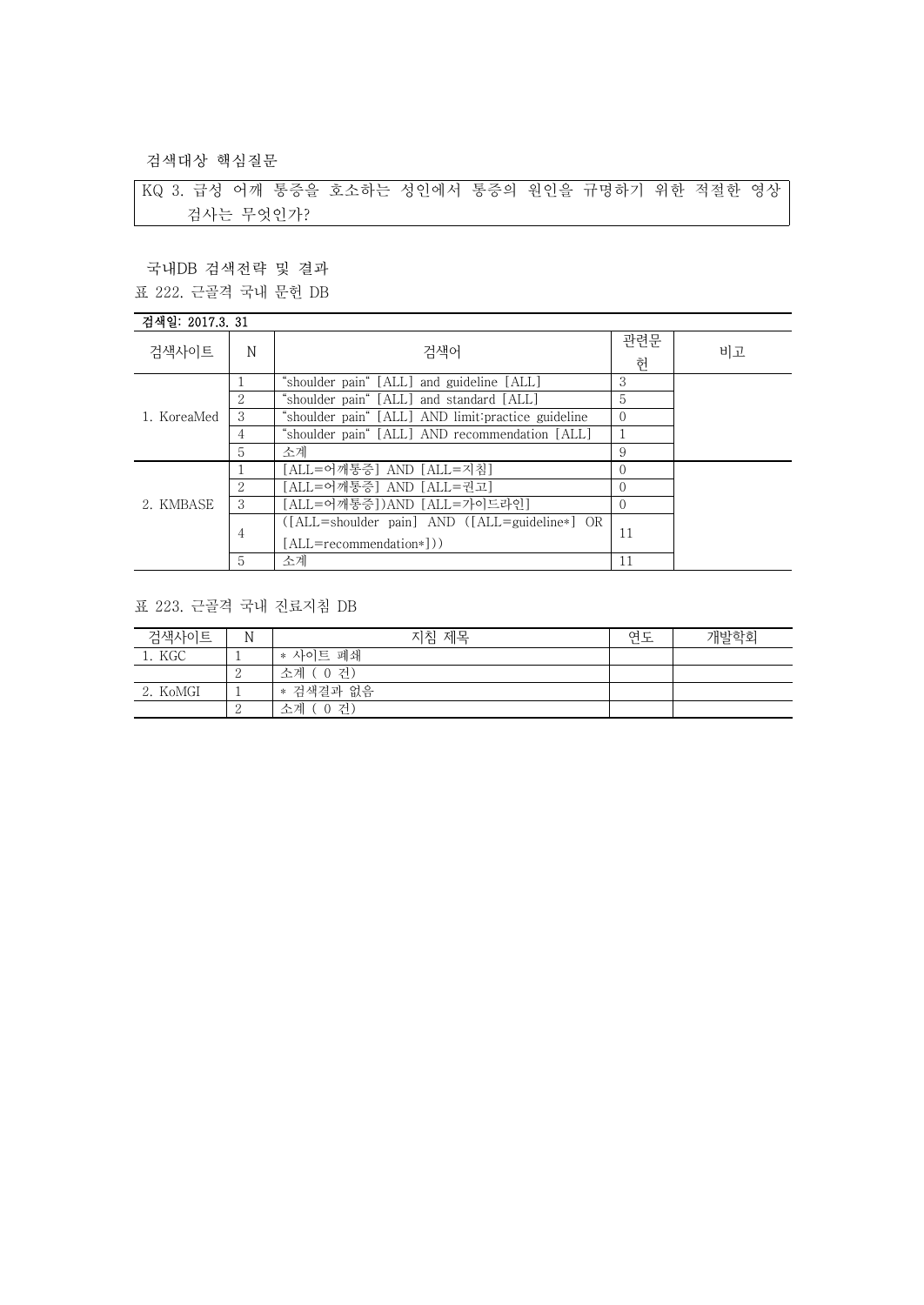국외DB 검색전략 및 결과

표 224. 근골격 국외 Ovid-Medline

| 검색일: 2017, 3, 31 |                                                                     |                                                          |                |  |  |
|------------------|---------------------------------------------------------------------|----------------------------------------------------------|----------------|--|--|
| 구분               | N                                                                   | 검색어                                                      | 검색 결과          |  |  |
| $\mathbf P$      | shoulder pain.mp. or exp Shoulder Pain/ or exp Shoulder Joint/<br>1 |                                                          | 22,557         |  |  |
| 검사               | $\overline{2}$                                                      | exp Tomography, X-Ray Computed/ or ct.mp.                | 497,348        |  |  |
|                  | 3                                                                   | x-ray.mp. or exp X-Rays/                                 | 697,940        |  |  |
|                  | 4                                                                   | exp Magnetic Resonance Imaging/ or mri.mp.               | 437,857        |  |  |
|                  | 5                                                                   | exp Ultrasonography/ or exp Tomography/ or ultrasono.mp. | 1,090,552      |  |  |
|                  | 6                                                                   | sonography.mp.                                           | 30,358         |  |  |
|                  | $\overline{7}$                                                      | $OR/2-6$                                                 | 1,591,311      |  |  |
| P&검사             | 8                                                                   | 1 AND 7                                                  | 4,311          |  |  |
|                  | 9                                                                   | guideline.pt.                                            | 16,474         |  |  |
| 지침               | 10                                                                  | practice guideline.pt.                                   | 22,733         |  |  |
|                  | 11                                                                  | guideline\$.ti.                                          | 62,525         |  |  |
|                  | 12                                                                  | recommendation\$.ti.                                     | 30,874         |  |  |
|                  | 13                                                                  | $OR/9 - 12$                                              | 105,348        |  |  |
| P&지침             | 14                                                                  | 1 AND 13                                                 | 42             |  |  |
| P&검사&지           |                                                                     |                                                          |                |  |  |
| 침                | 15                                                                  | 8 AND 13                                                 | $\overline{7}$ |  |  |
| 연도               | 16                                                                  | limit 15 to $yr="2006$ -Current"                         | 5              |  |  |
| 종합               | 17                                                                  |                                                          | 5              |  |  |

## 표 225. 근골격 국외 Ovid-Embase

| 검색일: 2017. 3. 31 |                |                                                                                 |           |
|------------------|----------------|---------------------------------------------------------------------------------|-----------|
| 구분               | N              | 검색어                                                                             | 검색 결과     |
| $\mathbf{P}$     | 1              | shoulder pain.mp. or exp shoulder pain/                                         | 14,627    |
| 검사               | $\overline{2}$ | exp PET-CT scanner/ or ct.mp. or exp CT-SPECT scanner/ or<br>exp whole body CT/ | 1,007,084 |
|                  | 3              | $x$ -ray.mp. or $exp X ray/$                                                    | 471,275   |
|                  | 4              | mri.mp. or exp nuclear magnetic resonance imaging                               | 774,658   |
|                  | 5              | exp echography/ or ultrasono.mp. or exp ultrasound/                             | 780,926   |
|                  | 6              | sonography.mp.                                                                  | 41,730    |
|                  | 7              | OR/ $2-6$                                                                       | 2,720,521 |
| P&검사             | 8              | 1 AND 7                                                                         | 4,986     |
| 지침               | 9              | guideline\$.ti.                                                                 | 81,452    |
|                  | 10             | recommendation\$.ti.                                                            | 38,501    |
|                  | 11             | exp practice guideline/                                                         | 426,567   |
|                  | 12             | OR $/9-11$                                                                      | 476,905   |
| P&지침             | 13             | 1 AND 12                                                                        | 319       |
| P&검사&지<br>침      | 14             | 8 AND 12                                                                        | 93        |
| 연도               | 15             | limit 14 to $yr="2006$ -Current"                                                | 66        |
| 종합               | 16             |                                                                                 | 66        |